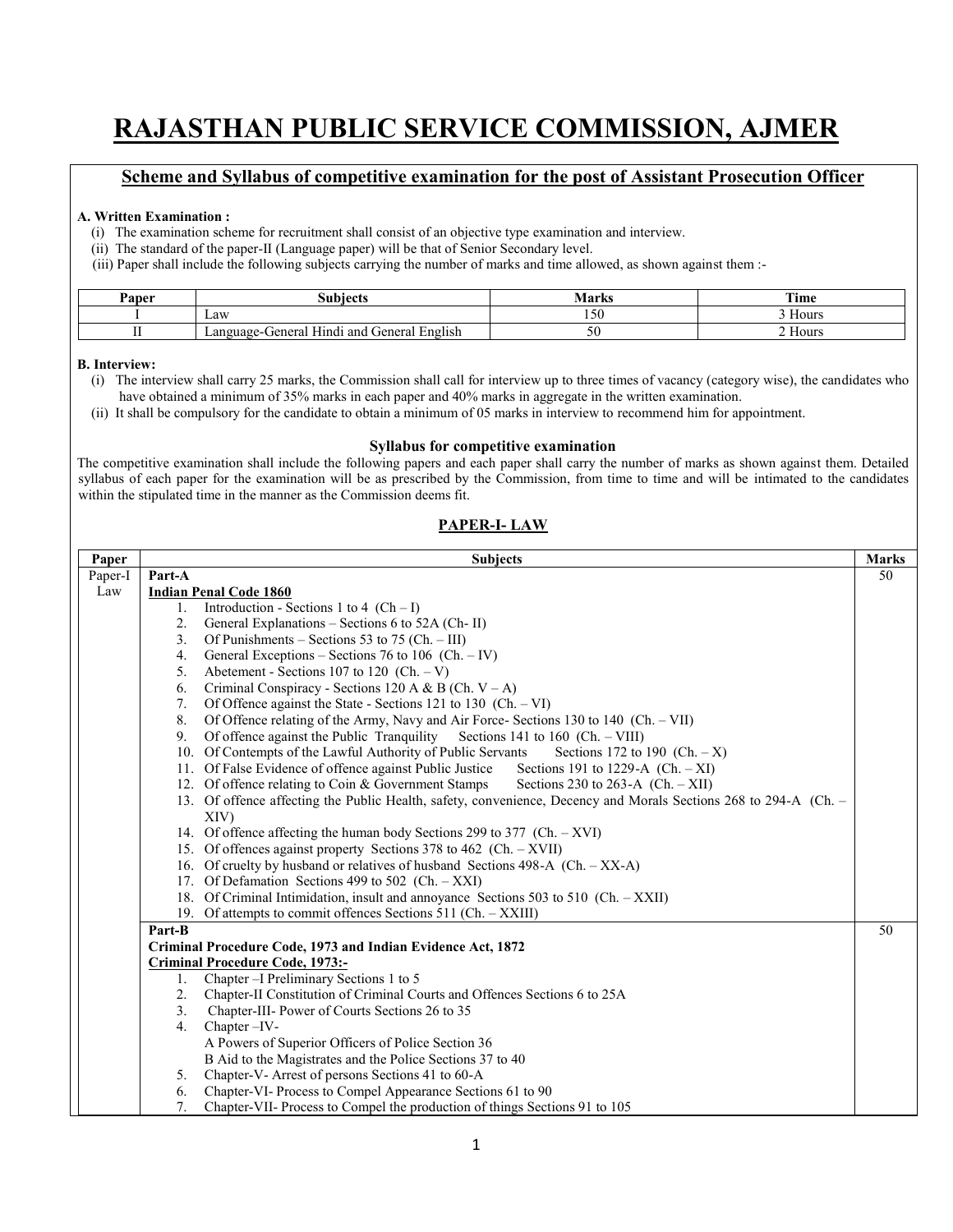| Chapter-VII- A Reciprocal arrangements for assistance in certain matters and procedure for attachment and<br>8.       |    |
|-----------------------------------------------------------------------------------------------------------------------|----|
| forfeiture of property Sections 105-A to 105-L                                                                        |    |
| Chapter-VIII- Security for keeping the peace and good behavior Sections 106 to 124<br>9.                              |    |
| 10. Chapter-IX- Order for maintenance of wives, children and parents Sections 125 to 128                              |    |
| 11. Chapter-X- Maintenance of Public order and tranquility Sections 129 to 148                                        |    |
| 12. Chapter-XI- Preventive Action of police Sections 149 to 153                                                       |    |
| 13. Chapter-XII- Information to the Police and their power to investigate Sections 154 to 176                         |    |
| 14. Chapter-XIII- Jurisdiction of the criminal courts in inquiries and trials Sections 177 to 189                     |    |
| 15. Chapter-XIV- Conditions requisite for initiation of proceedings Sections 190 to 199                               |    |
| 16. Chapter-XV- Complaints to Magistrate Sections 200 to 203                                                          |    |
| 17. Chapter-XVI- Commencement of proceedings before Magistrate Sections 204 to 210                                    |    |
| 18. Chapter-XVII- The Charge Sections 211 to 224                                                                      |    |
| 19. Chapter XVIII- Trial before a Court of Session Sections 225 to 237                                                |    |
| 20. Chapter XIX- Trial of Warrant cases by Magistrates Sections 238 to 250                                            |    |
| 21. Chapter XX- Trial of Summon-cases by Magistrates Sections 251 to 259                                              |    |
| 22. Chapter XXI- Summary Trials Sections 260 to 265                                                                   |    |
| 23. Chapter XXI-A- Plea Bargaining- Sections 265A to 265 L                                                            |    |
| 24. Chapter XXIII- Evidence in Enquiries and Trials Sections 272 to 299                                               |    |
| 25. Chapter XXIV- General provisions as to inquiries and Trials Sections 300 to 327                                   |    |
| 26. Chapter XXVII- The Judgment Sections 353 to 365                                                                   |    |
| 27. Chapter XXIX- Appeals Sections 372 to 394                                                                         |    |
| 28. Chapter XXX-Reference and Revision Sections 395 to 405                                                            |    |
| 29. Chapter XXXI- Transfer of Criminal Cases Sections 406 to 412                                                      |    |
| 30. Chapter XXXII- E Suspension, remission and commutation of Sentences Sections 432 to 435                           |    |
| 31. Chapter XXXIII- Provision as to Bail and Bonds Sections 436 to 450                                                |    |
| 32. Chapter XXXVI- Limitation for taking cognizance of certain offences Sections 467 to 473                           |    |
| 33. Chapter XXXVII- Miscellaneous, The First and Second Schedule Sections 474 to 484                                  |    |
| <b>Indian Evidence Act, 1872</b>                                                                                      |    |
| Definition Section 1 to 4<br>1.                                                                                       |    |
| Of the Relevancy of facts Sections 5 to 55<br>2.                                                                      |    |
| 3.<br>Of oral evidence Sections 59-60                                                                                 |    |
| Of documentary evidence Sections 61 to 78 and 89 to 90-A<br>4.                                                        |    |
| Of the exclusion of oral by documentary evidence Sections 91 to 100<br>5.                                             |    |
| 6.<br>Of burdens of Proof Sections 101 to 114-A                                                                       |    |
| 7.<br>Of Witnesses Sections 118 to 134                                                                                |    |
| Of the examinations of witnesses Sections 135 to 166<br>8.                                                            |    |
| 9.<br>Of improper admission $\&$ rejection of evidence Section 167                                                    |    |
| Part-C                                                                                                                | 50 |
| 1.<br><b>The Narcotic Drugs and Psychotropic Substances Act, 1985;</b>                                                |    |
| (i). Chapter- I- Preliminary Sections 1 to 3                                                                          |    |
| (ii). Chapter-II- Authorities and Officers Sections 4 to 7                                                            |    |
| (iii). Chapter-III- Prohibition, Control and Regulation Section 8 to 14                                               |    |
| (iv). Chapter-IV-Offences and Penalties Sections 15 to 40                                                             |    |
| (v). Chapter-V- Procedure Sections 41 to 68                                                                           |    |
| (vi). Chapter V-A- Forfeiture of property derived from, or used in illicit traffic Sections 68A to 68Y                |    |
| (vii). Chapter VI- Miscellaneous Sections 69 to 83                                                                    |    |
| 2. The Scheduled Castes and Tribes (Prevention of Atrocities) Act, 1989;                                              |    |
| (i). Chapter- I- Preliminary Sections 1 & 2<br>(ii) Chapter-II- Atrocity Section 3 to 9                               |    |
| (iii). Chapter-III- Removal Section 10 to 13                                                                          |    |
| (iv). Chapter- IV- Special Court Section 14 & 15                                                                      |    |
| (v). Chapter-V- Miscellaneous Sections 16 to 20                                                                       |    |
| The Arms Act, 1959;<br>3.                                                                                             |    |
| (i). Preliminary                                                                                                      |    |
|                                                                                                                       |    |
| Short title, extent and Commencement Section 1<br>$\bullet$                                                           |    |
| Definitions and interpretation Section 2                                                                              |    |
| (ii). Acquisition, Possession, Manufacture, Sale, Import, Export and Transport of ARMS and Ammunition Section 3 to 12 |    |
| (iii). Powers and Procedure Section 19 to 24B                                                                         |    |
| (iv). Offences $&$ Penalties Section 25 to 33                                                                         |    |
| (v). Miscellaneous Sections 34 to 41, Section 45 and 46                                                               |    |
|                                                                                                                       |    |
|                                                                                                                       |    |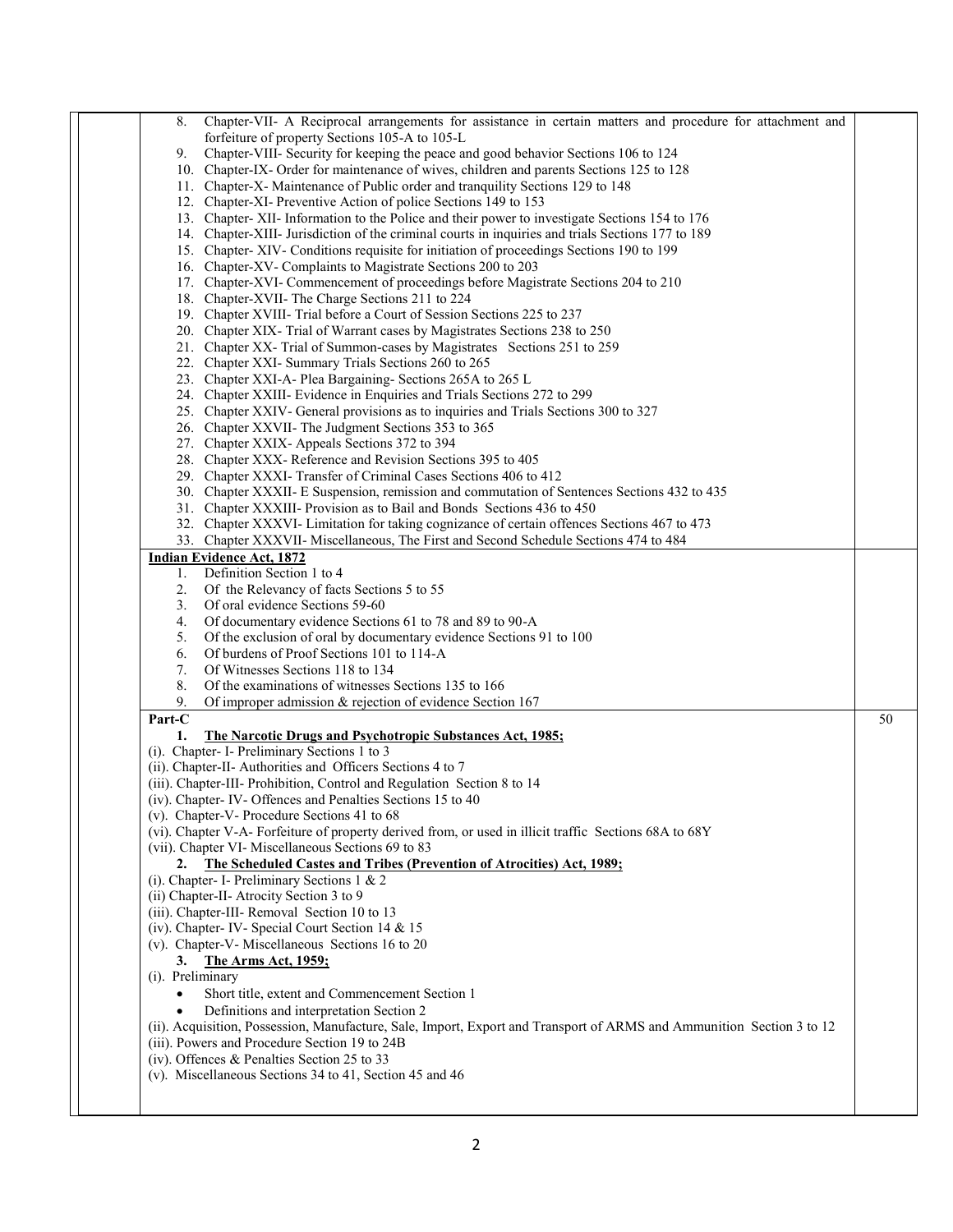| The Rajasthan Excise Act, 1950;<br>4.                                                                                 |  |
|-----------------------------------------------------------------------------------------------------------------------|--|
| (i). Chapter- I-Definition Sections 3 to 7                                                                            |  |
| (ii). Chapter-II- Control and Establishment Section 8-10A                                                             |  |
| (iii). Chapter-III- Import, Export and Transport Section 11 to 25                                                     |  |
| (iv). Chapter-IV-Manufacture, Possession and Sale Sections 16 to 27                                                   |  |
| (v). Chapter-V- Duties and Fees Section 28 to 30AA                                                                    |  |
| (vi). Chapter VI- Licenses, Permits and passes Sections 31 to 38                                                      |  |
| (vii). Chapter VII- General Provisions Sections 39 to 42                                                              |  |
| (viii). Chapter VIII- Powers and Duties of Officers Sections 43 to 53                                                 |  |
| (ix) Chapter IX- Offences and Penalties Sections 54 to 58A                                                            |  |
| (x) Chapter X- Exemptions Section 81                                                                                  |  |
| 5. The Essential Commidities Act, 1955- All the provisions contained in this Act i.e. Sections 1 to 16                |  |
| (i) Definitions Section 2                                                                                             |  |
| (ii)                                                                                                                  |  |
| Power to control production supply, distribution, etc. of essential commodities Section 3, 3A, 3B, 3C<br>٠            |  |
| Effect of contravention of an order made under section 3, Section7<br>$\bullet$                                       |  |
| Attempt to contravene or abetment of contravention of an order made under section 3, Section 8<br>$\bullet$           |  |
| False statements Section 9<br>$\bullet$                                                                               |  |
|                                                                                                                       |  |
| Offences by Companies Section 10, 10B<br>$\bullet$                                                                    |  |
| Offences to be cognizable and bailable Section 10A<br>$\bullet$                                                       |  |
| Presumption as to culpable mental state Section 10C<br>$\bullet$                                                      |  |
| Cognizance of offences Section 11<br>$\bullet$                                                                        |  |
| Sentence of fine Section 12<br>$\bullet$                                                                              |  |
| Power to summarily try the cases Section 12A<br>$\bullet$                                                             |  |
| Prohibition to grant injunction etc. Section 12B<br>$\bullet$                                                         |  |
| Burden of proof in certain cases Section 14<br>$\bullet$                                                              |  |
| Protection of action taken in good faith Section 15<br>$\bullet$                                                      |  |
| (iii)                                                                                                                 |  |
| Confiscation of food grains, edible oilseeds and edible oils Section 6A, 6B<br>$\bullet$                              |  |
| Appeal against order made under Section 6A, Section 6C<br>$\bullet$                                                   |  |
| The Pre-conception and Prenatal Diagnostic Techniques (Prohibition of Sex Selection) Act, 1994;<br>6.                 |  |
| (i). Preliminary                                                                                                      |  |
| Short title extent and Commencement Section 1<br>$\bullet$                                                            |  |
| Definitions Section 2                                                                                                 |  |
| $\bullet$                                                                                                             |  |
| (ii). Regulation of Genetic Counseling centers, Genetic Laboratories and Genetic Clinics Section 3, 3A, 3B            |  |
| (iii). Regulation of Pre-natal Diagnostic Techniques Section 4 to 6                                                   |  |
| (iv) Registration of Genetic Counseling Centers, Genetic Laboratories and Genetic Clinics Section 18 to 21            |  |
| (v) Offences and Penalties Section 22 to 28                                                                           |  |
| The Protection of Children from Sexual offences Act, 2012<br>7.                                                       |  |
| (i). Preliminary: Short title, extent and commen cement; Definition Section 1 to 2                                    |  |
| (ii). Sexual offences against children:                                                                               |  |
| Penetrative Sexual assault and punishment therefor Section 3 $\&$ 4<br>$\bullet$                                      |  |
| Aggravated penetrative sexual assault and punishment therefor Section 5 $& 6$                                         |  |
| Sexual Assault and punishment therefor Section 7 & 8                                                                  |  |
| Aggravated Sexual Assault and punishment therefor Section 9 & 10                                                      |  |
| Sexual harassment and punishment therefor Section 11 & 12                                                             |  |
| (iii). Using child for pornographic purposes and punishment therefor; punishment for storage of pornographic material |  |
| involving child Section 13 to 15                                                                                      |  |
| (iv) Abetment of and attempt to commit an offence under the Act Section 16 to 18                                      |  |
| (v) Procedure for reporting of Cases Section 19 to 22:-                                                               |  |
| Reporting of offences                                                                                                 |  |
|                                                                                                                       |  |
| Obligation of media, studio and photographic facilities to report cases                                               |  |
| Punishment for failure to report or record a case<br>$\bullet$                                                        |  |
| Punishment for false complaint or false information<br>$\bullet$                                                      |  |
| (vi) Procedure for recording statement of the child Section 24 to 27                                                  |  |
| Recording of statement of the child by a police officer<br>$\bullet$                                                  |  |
| Recording of statement of the child by a Magistrate<br>$\bullet$                                                      |  |
| Additional provisions regarding statement to be recorded                                                              |  |
| Medical examination of a child                                                                                        |  |
|                                                                                                                       |  |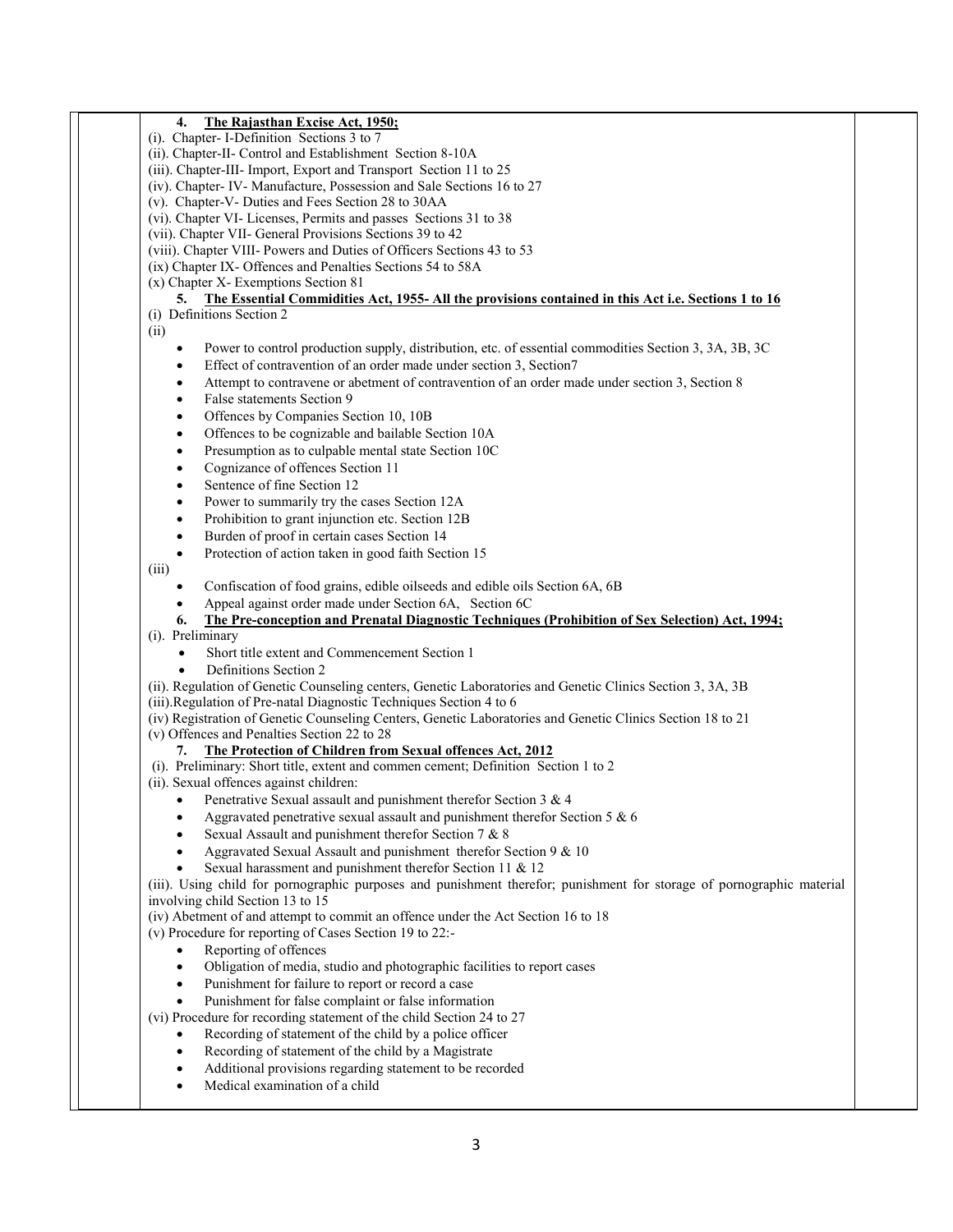| (vii) Special Courts and other allied matters:                                                                        |  |
|-----------------------------------------------------------------------------------------------------------------------|--|
| Special Courts: Designation, Procedure and powers Section 28, 33                                                      |  |
| Procedure in case of Commission of offence by child and determination of age by special court Section 34              |  |
| Period for recording of evidence of child and disposal of case Section 35<br>٠                                        |  |
| Child not to see accused at the time of testifying Section 36<br>$\bullet$                                            |  |
| Trial to conducted in camera Section 37                                                                               |  |
| Presumptions: As to certain offences and culpable mental state on the part of the accused Section 29, 30<br>$\bullet$ |  |
| Application of code of criminal procedure, 1973 to proceedings before a special court Section 31<br>$\bullet$         |  |
| Right of child to take assistance of legal practitioner Section 40<br>$\bullet$                                       |  |
| The Dowry Prohibition Act, 1961;<br>8.                                                                                |  |
| (i) Chapter I- Definition Section 2                                                                                   |  |
| (ii) Chapter II- Penalty Section 3 & 4                                                                                |  |
| (iii) Chapter III- Ban on Advertisement Section 4A                                                                    |  |
| (iv). Chapter-IV-Nature of Agreement of Dowry Section 5                                                               |  |
| (v). Chapter-V- Dowry is beneficial for Wife and her successors Section 6                                             |  |
| (vi). Chapter VI- Cognizance of Crime Sections 7                                                                      |  |
| (vii). Chapter VII- Nature of Crime Section 8                                                                         |  |
| (viii). Chapter VIII- Burden of Proof Section 8A                                                                      |  |
| (ix) Chapter IX- Officers of the Dowry Prohibition Section 8B                                                         |  |
| The Rajasthan Public Examination (Prevention of Unfair means) Act, 1992<br>9.                                         |  |
| (i) Short title, extent and commencement Section 1; Definitions Section 2                                             |  |
| (ii) Prohibition of use of unfair means Section 3                                                                     |  |
| (iii) Unauthorized possession or disclosure of question paper Section 4                                               |  |
| (iv) Prevention of Leakage by person entrusted with examination work Section 5                                        |  |
| (v) Penalty: Contravention of Section 3 or Section 4 or Section 5, Section 6                                          |  |
| (vi) Penalty for offence with preparation to cause hurt Section 7                                                     |  |
| (vii) Power to amend schedule Section 8                                                                               |  |
| (viii) The Schedule.                                                                                                  |  |
| 10. The Indecent Representation of Women (Prohibition) Act, 1986;                                                     |  |
| (i). Chapter- I-Definition Section 2                                                                                  |  |
| (ii). Chapter-II- Prohibitions Sections 3 to 4                                                                        |  |
| (iii). Chapter-III- Powers of Officers Section 5                                                                      |  |
| (iv). Chapter-IV-Penalty Section 6                                                                                    |  |
| (v). Chapter-V- Offences Sections 7 & 8                                                                               |  |
| (vi). Chapter VI- Powers of Central Government Section 10                                                             |  |
| 11. The Food Safety and Standards Act, 2006;                                                                          |  |
| (i). Chapter- I- Preliminary Sections 1 to 3                                                                          |  |
| (ii). Chapter-II Food Safety and Standards Authority of India Sections 4 to 17                                        |  |
| (iii). Chapter-III- General Principles of Food Safety Section 18                                                      |  |
| (iv). Chapter-IV- General Provisions as to Articles of Food Sections 19 to 24                                         |  |
| (v). Chapter-V- Provisions relating to Import Section 25                                                              |  |
| (vi). Chapter VI- Special responsibilities as to Food Safety Sections 26 to 28                                        |  |
| (vii). Chapter VII- Enforcement of the Act Sections 29 to 42                                                          |  |
| (viii).Chapter VIII- Analysis of Food Sections 43 to 47                                                               |  |
| (ix). Chapter IX – Offences and Penalties Sections 48 to 67                                                           |  |
| (x). Chapter X- Adjudication and Food Safety Appellate Tribunal Sections 68 to 80                                     |  |
| (xi). Chapter XII- Miscellaneous Sections 85 to 101                                                                   |  |
| 12. The Rajasthan Bovine Animal (Prohibition Slaughter and Regulaiton of Temporary Migration or Export)               |  |
| Act, 1995.                                                                                                            |  |
| (i). Chapter- I-Definition Section 2                                                                                  |  |
| (ii). Chapter-II- Prohibitions Sections 3,4 $&$ 5                                                                     |  |
| (iii). Chapter-III- Custody and Disposal of Bovine Animal Seized Section 7                                            |  |
| (iv). Chapter- IV- Penalty & Punishment Sections $8.9 \& 10$                                                          |  |
| (v). Chapter-V- Burden of Proof Section 11                                                                            |  |
|                                                                                                                       |  |